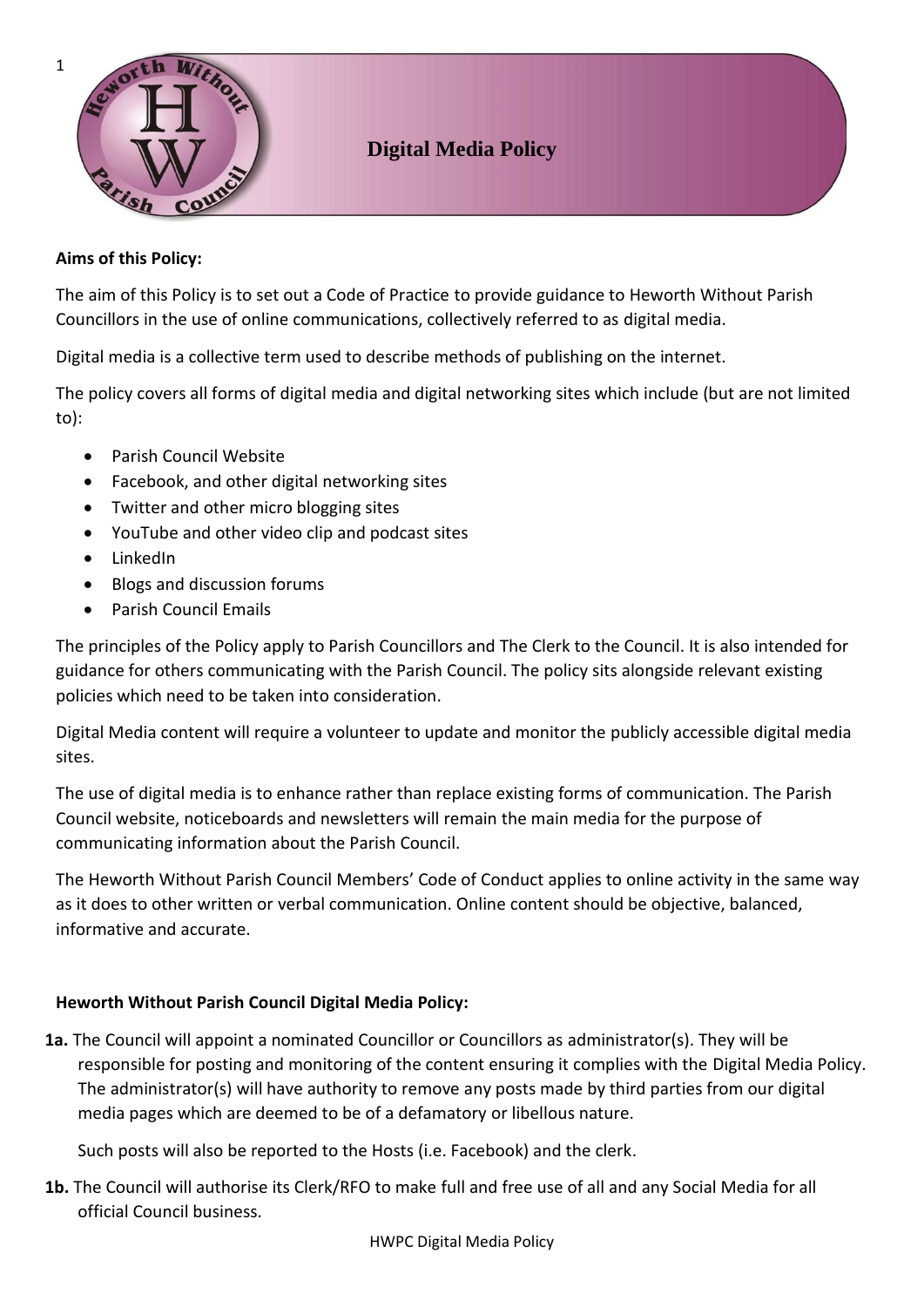- **2.** The digital media may be used to
	- Post minutes and dates of meetings
	- Advertise events and activities
	- Display news stories linked to a website or press page
	- Advertise vacancies of both staff and councillors
	- Retweet or 'share' information from partners i.e. Police, Library, Health, etc.
	- Announce new information
	- Post or share information from other parish-related community groups/clubs/associations/bodies e.g. schools, sports clubs and community groups
	- Refer residents' queries to the clerk and all other councillors
	- Post or share information of relevant activities outside the parish

**3.** Facebook will be used to support the website information above.

**4.** Emails will be used to distribute information about council business.

**5.** Individual Parish Councillors are responsible for what they post. Councillors are personally responsible for any online activity conducted via their published e-mail address which is used for council business. Councillors are strongly advised to have separate council and personal email addresses.

## **Code of Practice - Guidance when using digital media (including email).**

**6.** All digital media sites in use should be checked and updated on a regular basis by the relevant administrator(s). They should also ensure that best practice security settings are in place.

**7.** When participating in any online communication:

a. Be responsible and respectful; be direct, informative, brief and transparent.

- b. Use common sense and common courtesy.
- c. Always disclose your identity and affiliation to the Parish Council.

d. Never make false or misleading statements.

e. Parish Councillors should ask permission to publish or report conversations that are meant to be private or internal to the Parish Council. The Parish Council's privacy, confidentiality and legal guidelines for external communication should not be violated by Parish Councillors's efforts to be transparent.

f. Parish Councillors should not present themselves in a way that might cause embarrassment or bring the parish council into disrepute.

g. Parish Councillors are expected to always communicate professionally, regardless of the channel of communication.

h. All Parish Councillors need to be mindful of the information they post on sites. They must ensure personal opinions are not published as being that of the Council or bring the Council into disrepute, or are contrary to the Council's Code of Conduct or any other Policies.

i. Information owned by the Parish Council is not to be discussed or referred to on social media sites, even in private messages between the Councillors who have authorised access to the information.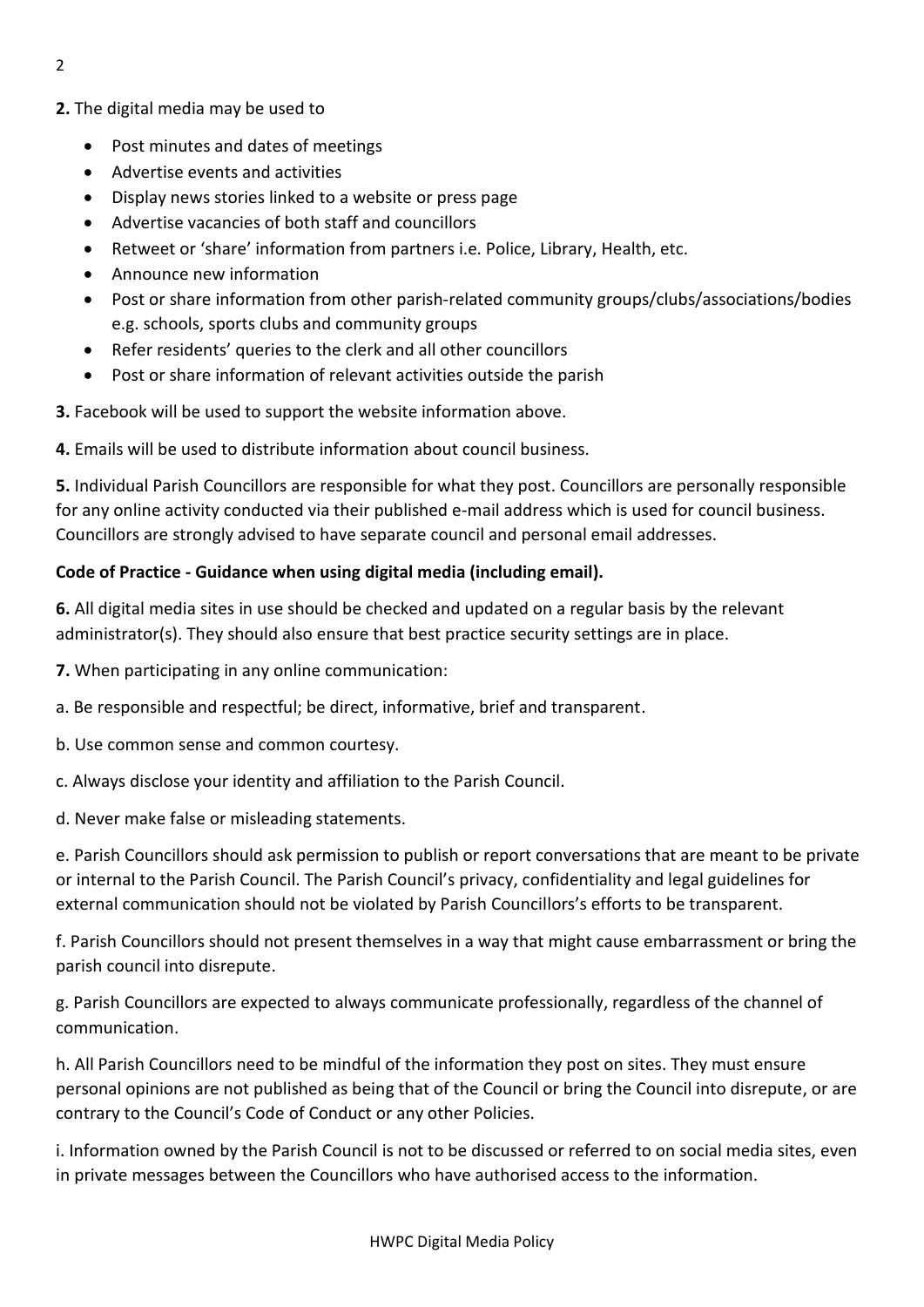j. The Law of Confidence in the UK is an important right and is recognised by the courts and in the world of Intellectual Property. The absence of a written document does not necessarily mean a duty of confidentiality does not exist.

k. Keep the tone of your comments respectful and informative, never condescending or "loud." Use sentence case format, not capital letters, and do not write in red to emphasise points.

l. Check carefully before quoting or linking to statements from other online sources – always consider whether a statement can be proved before publishing or sharing it. The Parish Council may be held responsible for something a Councillor has written or said if it is on behalf of the Parish Council, or on a Council sanctioned space including a Facebook group, blog, tweet or website.

m. Refrain from posting controversial or potentially inflammatory remarks. Language that may be deemed offensive relating in particular to race, sexuality, disability, gender, age or religion or belief should not be published on any digital media site.

n. Retweeting, re-posting or linking to defamatory content previously shared by others does not exempt an individual or organisation (Parish Council) from the law

o. Avoid personal attacks, online fights and hostile communications.

p. Permission to publish photographs or videos on digital media sites should be sought from the persons or organisations in the video or photograph before being uploaded.

q. Respect the privacy of other Councillors and residents.

r. Do not post any information or conduct any online activity that may violate laws or regulations such as libel and copyright.

s. The Parish Council may require its Councillors to remove social media postings which are deemed to constitute a breach of these standards and failure to comply with such a request may, in itself, result in disciplinary action.

t. Parish Councillors should never disclose their official email password to anyone and must always take care to keep login information private.

**8.** Residents and Councillors should note that not all communication requires a response.

a. There may not be immediate responses to communications as a response may need to be considered by the Parish Council at its next meeting (if in doubt, contact Clerk for clarification).

b. The Councillors should seek guidance before participating in social media when the topic being discussed may be considered sensitive. Social media activity around sensitive topics should be referred to the Parish Clerk.

c. The Parish Clerk and the administrator(s) will be responsible for all final published responses.

d. If a matter needs further consideration it may be raised as an agenda item for consideration by a quorum of Councillors; the Poster shall be informed via the page or direct message that this is the case and be invited to correspond with the Parish Clerk directly.